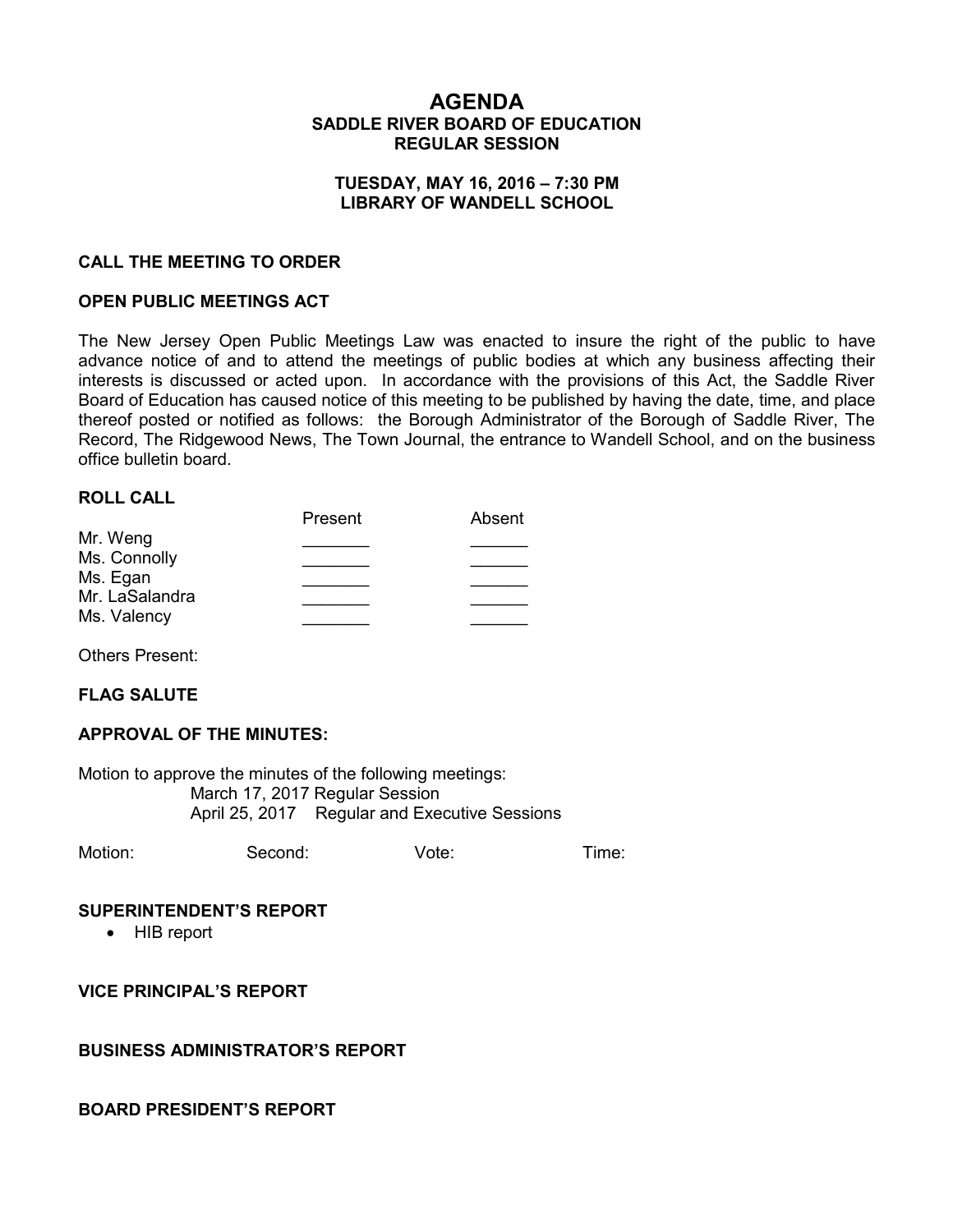# **MEETING OPEN TO THE PUBLIC FOR DISCUSSION OF AGENDA ITEMS ONLY**

Anyone addressing the board will be limited to 3 minutes. Time allotted for discussion is 30 minutes. The Board of Education will not discuss personnel matters in public. You are responsible/liable for what you say.

# **AGENDA ITEMS AS PER ATTACHED**

## **COMMENTS BY THE PUBLIC ON NON-AGENDA ITEMS**

Anyone addressing the board will be limited to 3 minutes. Time allotted for comments is 30 minutes. The Board of Education will not discuss personnel matters in public. You are responsible/liable for what you say.

## **MOTION TO ADJOURN MEETING**

Motion: Second: Vote: Time: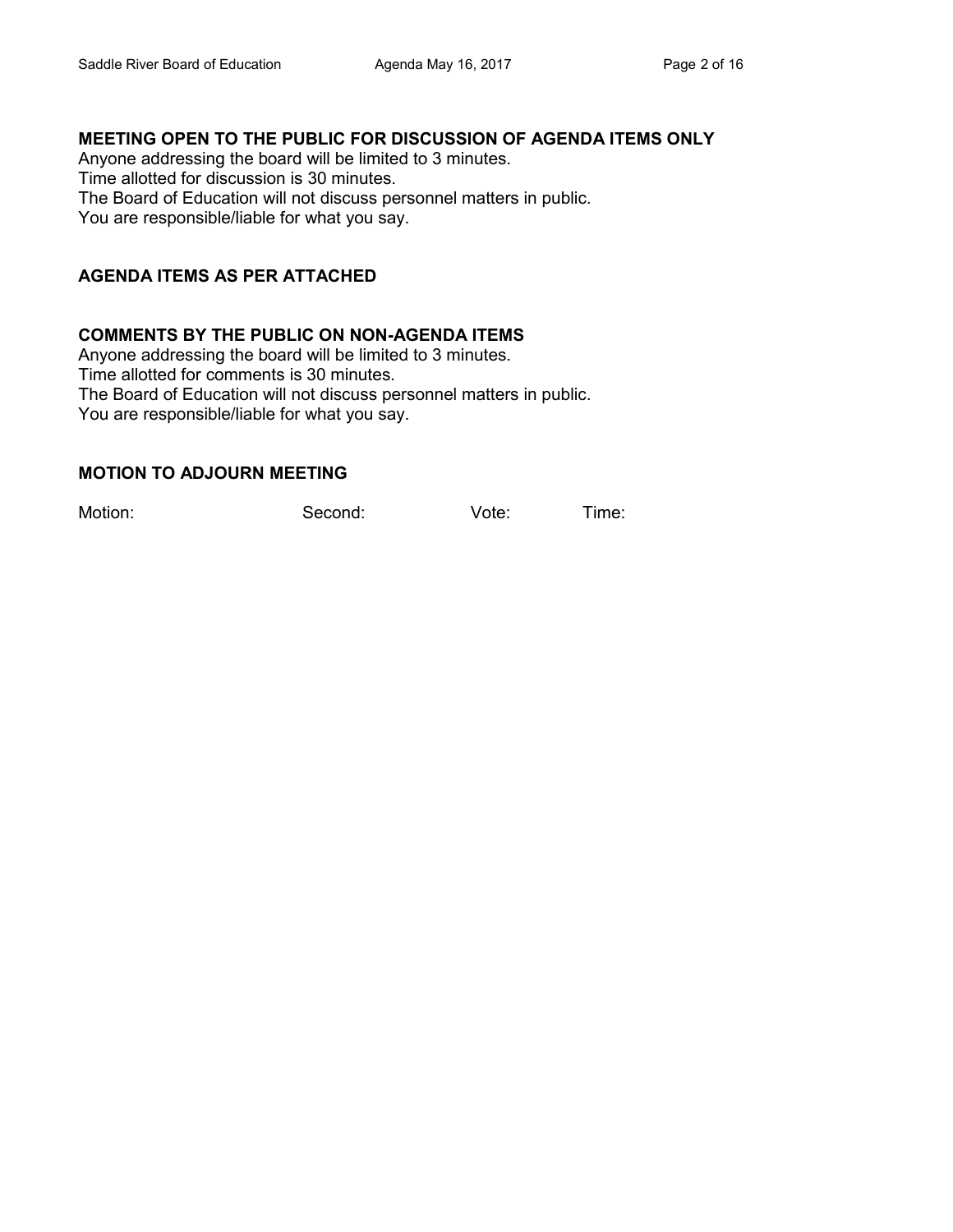### **SADDLE RIVER BOARD OF EDUCATION TUESDAY, MAY 16, 2017 RESOLUTIONS – SUMMARY**

# **ADMINISTRATION**

- A-927 2nd Reading Revised Policy 6171.4 (Addendum) Special Education
- A-928 Torch Run Participation
- A-929 Appointments 2017-2018
- A-930 Extension of Professional Service Appointments & Contracts 2017-2018
- A-931 Right to Know Services 2017-2018
- A-932 Adopt Mandated & Permitted Pupil Records 2017-2018
- A-933 Emergency Procedures 2017-2018
- A-934 2017-2018 School Calendar Revision
- A-935 Anti-Bullying Bill of Rights Act Self-Assessment 2016-2017
- A-936 Facilities Use Saddle River Police Department
- A-937 1<sup>st</sup> Reading Policies
- A-938 Memorandum of Agreement Northern Highlands Regional High School
- A-939 Asbestos Management Services 2017-2018
- A-940 Acceptance of Plaque Cupola Donations

## **HUMAN RESOURCES**

- HR-1279 Staffing Assignments 2017-2018
- HR-1280 Ed Cebulski Annual Stipend 2017-2018
- HR-1281 Summer Employment 2017
- HR-1282 Horace Chambers Leave of Absence
- HR-1283 Health Benefit Reduction January 2018
- HR-1284 Hire Substitute Teacher/Teacher Aides 2016-2017
- HR-1285 Interim Superintendent's Attainment of Goals 2016-2017
- HR-1286 Louis J. DeLisio Interim Superintendent/Principal 2017-2018

## **EDUCATION**

- E-881 Neuropsychological Evaluation
- E-882 Interpreting Services
- E-883 Summer 2017 Program Special Education
- E-884 Region V Shared Services Agreement 2017-2018
- E-885 Chapter 192/193 Services Bergen County Special Services 2017-2018
- E-886 Field Trip Destination Additional 2016-2017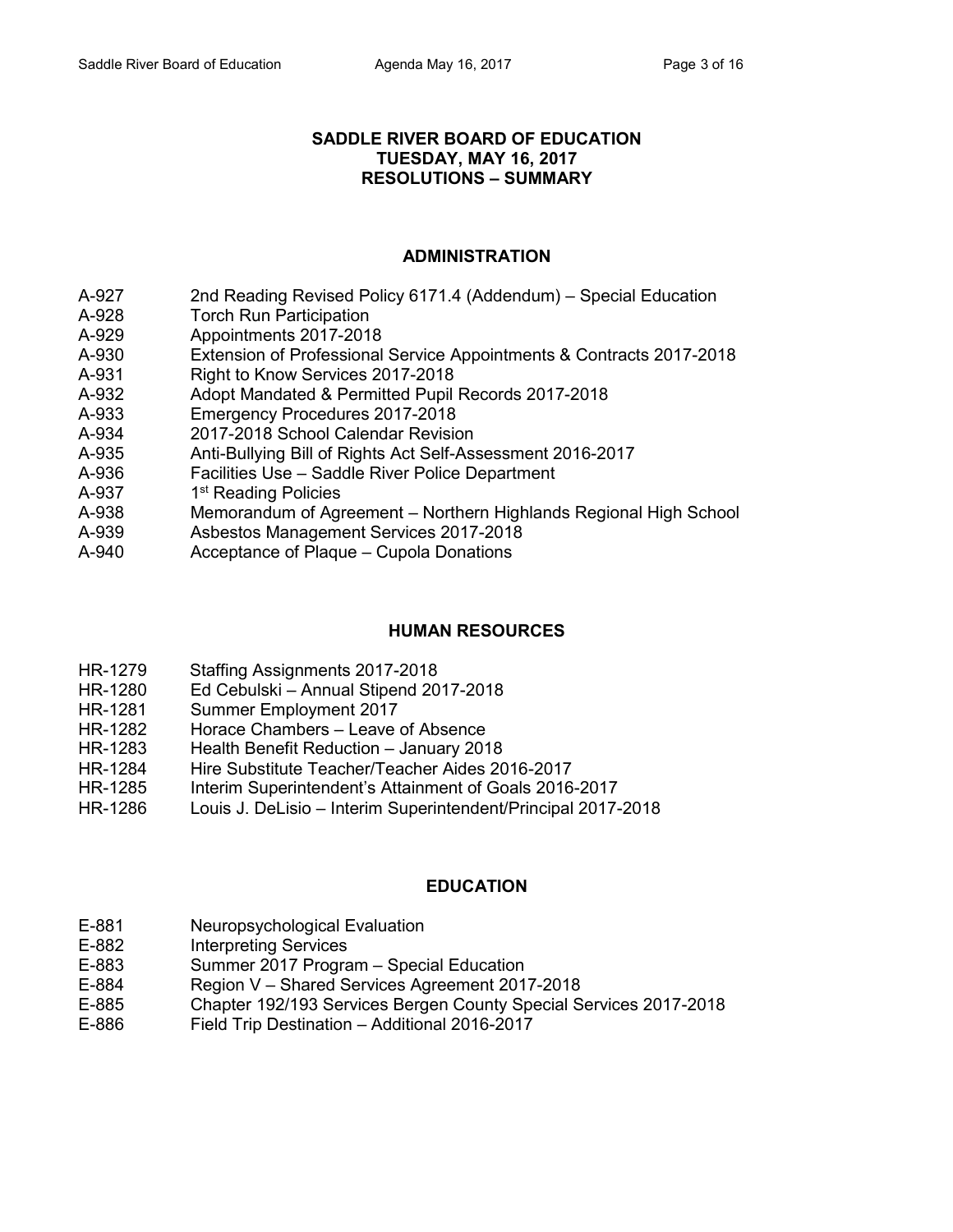# **FINANCE**

- F-2530 Payment of Bills May 2017
- F-2531 Appropriation Transfers April 2017
- F-2532 Line Item Certification
- F-2533 Board Secretary Report April 2017
- F-2534 Treasurer Report April 2017
- F-2535 Agreement Treasurer's & Board Secretary's Reports April 2017
- F-2536 Maintaining Bank Accounts 2017-2018
- F-2537 Petty Cash Fund 2017-2018
- F-2538 Investment Decisions 2017-2018
- F-2539 Horizon Dental Renewal 2017-2018
- F-2540 Cooperative Bid Program Educational Data Services, Inc.
- F-2541 Asbury Park Board of Education ITC 2017-2018
- F-2542 Agreement Ramsey School District IT Services 2017-2018
- F-2543 Real Time Renewal 2017-2018
- F-2544 Maintenance Agreement Armistead Mechanical, Inc. Services HVAC System 2017-2018
- F-2545 Travel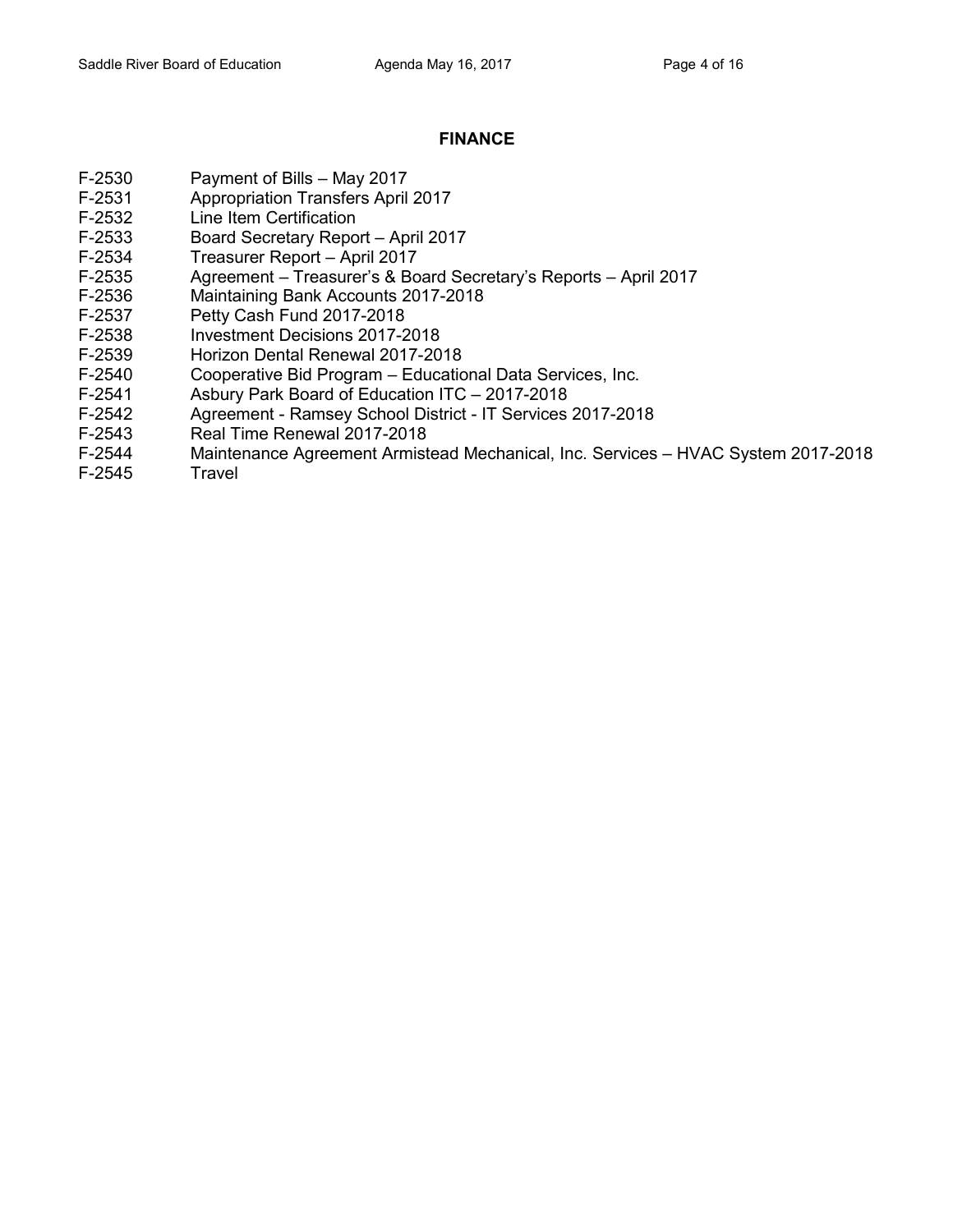# **ADMINISTRATION**

## **COMMITTEE REPORTS**

- **1.** Board Communications Committee
- **2.** Liaison: Ramsey Board of Education
- **3.** Liaison: Northern Highlands Board of Education
- **4.** Home & School Association
- **5.** New Jersey School Boards Association/NJSBA Legislative Committee
- **6.** Policy Committee
- **7.** Liaison to Mayor and Council
- **8.** Blue Ribbon Committee
- **9.** Ad Hoc Anniversary Committee
- **10.** Negotiations Committee

# **A-927 2nd READING – REVISED POLICY #6171.4 (ADDENDUM) – SPECIAL EDUCATION**

BE IT RESOLVED that the Saddle River Board of Education approves the 2nd reading of Policy #6171.4 Special Education

# **A-928 TORCH RUN PARTICIPATION**

BE IT RESOLVED that the Saddle River Board of Education supports and approves Wandell School's participation in the Law Enforcement Torch Run Schools Program for Special Olympics on Friday, June 9, 2017.

## **A-929 APPOINTMENTS 2017-2018**

BE IT RESOLVED that the Saddle River Board of Education approves the following appointments from July 1, 2017 through June 30, 2018:

| 504 Officer                                    | Glenn N. Stokes |
|------------------------------------------------|-----------------|
| <b>ADA Coordinator</b>                         | Debra Strauss   |
| <b>Affirmative Action Officer</b>              | Glenn N. Stokes |
| <b>AHERA Officer</b>                           | Glenn N. Stokes |
| Alternate High School Assessment Coordinator   | Debra Strauss   |
| <b>Anti-Bullying Coordinator</b>               | Debra Strauss   |
| <b>Attendance Officers</b>                     | Louis DeLisio & |
| Board Secretary (N.J.S.A. 18A:17-5)            | To be determine |
| Curriculum and Instruction                     | Glenn N. Stokes |
| <b>Custodian of Government Records</b>         | To be determine |
| <b>ESL/Bilingual Coordinator</b>               | Louis DeLisio   |
| <b>ESSA &amp; Title I Coordinator</b>          | Glenn N. Stokes |
| Harassment, Intimidation & Bullying Specialist | Glenn N. Stokes |
| Homeless Liaison                               | Debra Strauss   |
| <b>Integrated Pest Management Coordinator</b>  | Ed Cebulski     |
| <b>Interventions and Referral Services</b>     | Glenn N. Stokes |
| <b>NJSMART Coordinator</b>                     | Jody Murphy     |
| <b>PARCC Coordinator</b>                       | Glenn N. Stokes |
| <b>Public Agency Compliance Officer</b>        | To be determine |
| <b>Purchasing Agent</b>                        | To be determine |
| <b>School Funds Investor</b>                   | To be determine |
| <b>Test Coordinator</b>                        | Glenn N. Stokes |
| <b>Title IX Coordinator</b>                    | Debra Strauss   |

Debra Strauss Glenn N. Stokes Glenn N. Stokes Debra Strauss Debra Strauss Louis DeLisio & Glenn Stokes To be determined Glenn N. Stokes To be determined Louis DeLisio Glenn N. Stokes Glenn N. Stokes Debra Strauss Ed Cebulski Glenn N. Stokes Jody Murphy Glenn N. Stokes To be determined To be determined To be determined Glenn N. Stokes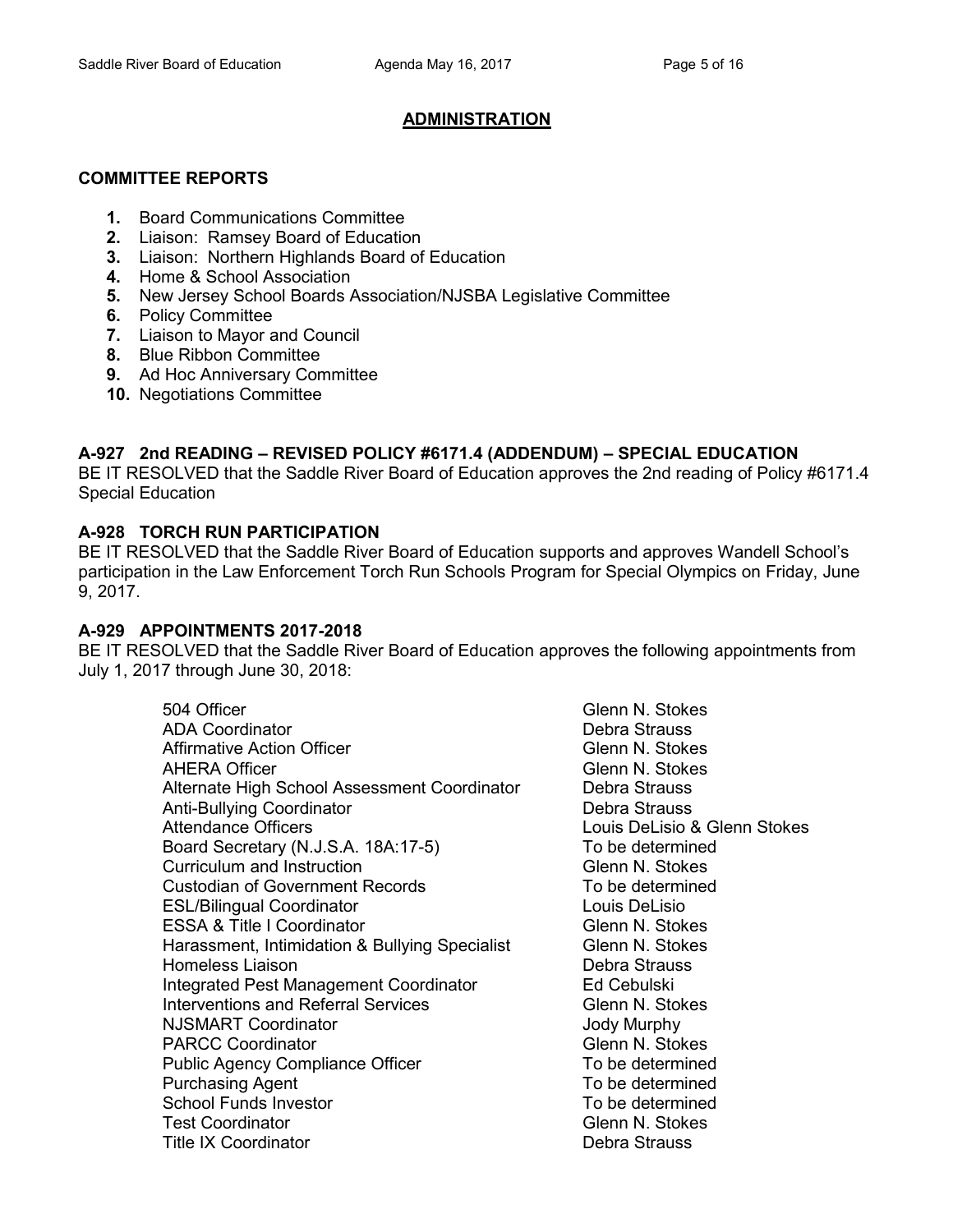# **A-930 EXTENSION OF PROFESSIONAL SERVICE APPONTMENTS & CONTRACTS 2017-2018**

BE IT RESOLVED that the Saddle River Board of Education approves the extension of the following professional service appointments & contracts from July 1, 2017 through June 30, 2018:

| Auditor                                                                                                        | Lerch, Vinci & Higgins, LLP                               | Audit \$20,400<br>\$140-\$170/hr. Partners<br>\$110-\$130/hr. Managers<br>\$85-\$105/hr. Sr. Acct's/Supervisors<br>\$70-\$80/hr. Staff Accountants<br><b>Other Personnel</b><br>\$ 45/hr. |
|----------------------------------------------------------------------------------------------------------------|-----------------------------------------------------------|-------------------------------------------------------------------------------------------------------------------------------------------------------------------------------------------|
| Architect/Engineer                                                                                             | <b>LAN Associates</b>                                     | \$150 per hour                                                                                                                                                                            |
| Attorney                                                                                                       | Cleary Giacobbe Alfieri Jacobs,<br>LLC (Matthew Giacobbe) | \$160 per hour                                                                                                                                                                            |
| Insurance Risk Manager                                                                                         | Brown & Brown Metro                                       | n/a                                                                                                                                                                                       |
| Medical Inspector                                                                                              | Robert A. Hands, MD                                       | Not to exceed \$1,800                                                                                                                                                                     |
| <b>Occupational Therapist</b>                                                                                  | Kristie Woods-d/b/a SYNC                                  | Not to exceed \$20,000<br>\$85/hr<br>\$250/evaluation                                                                                                                                     |
| <b>Physical Therapist</b>                                                                                      | Marilyn Jones                                             | Not to exceed \$11,000<br>\$65/30 min session<br>\$95/45 min session<br>\$150/evaluation                                                                                                  |
| Social Worker                                                                                                  | Eileen Schneider                                          | Not to exceed \$2,500<br>\$60/meeting attendance<br>\$30 per telephone conference<br>\$300 per evaluation report                                                                          |
| <b>Continuing Disclosure</b><br>Agent & Independent<br><b>Registered Municipal</b><br><b>Advisor of Record</b> | Phoenix Advisors, LLC                                     | \$850                                                                                                                                                                                     |

# **A-931 RIGHT TO KNOW SERVICES 2017-2018**

BE IT RESOLVED that the Saddle River Board of Education approves retaining Rullo & Juillet Associates, Inc. of Cedar Grove, NJ to provide Right-To-Know services as "Extraordinary Unspecifiable Services" from July 1, 2017 to June 30, 2018 at a fee of \$2,448.

# **A-932 ADOPT MANDATED & PERMITTED PUPIL RECORDS 2017-2018**

BE IT RESOLVED that the Saddle River Board of Education adopts mandated and permitted pupil records, which include personal data, attendance, evaluations and health records for regular and classified students, school rules and regulations and other records required by the State of New Jersey through June 30, 2018.

# **A-933 EMERGENCY PROCEDURES 2017-2018**

BE IT RESOLVED that the Saddle River Board of Education approves the emergency procedures as described in the official Saddle River Emergency Management Plan through June 30, 2018 as recommended by the Interim Superintendent of Schools.

# **A-934 2017-2018 SCHOOL CALENDAR REVISION**

BE IT RESOLVED that the Saddle River Board of Education authorizes the revision and adopts the 2017-2018 school calendar as attached.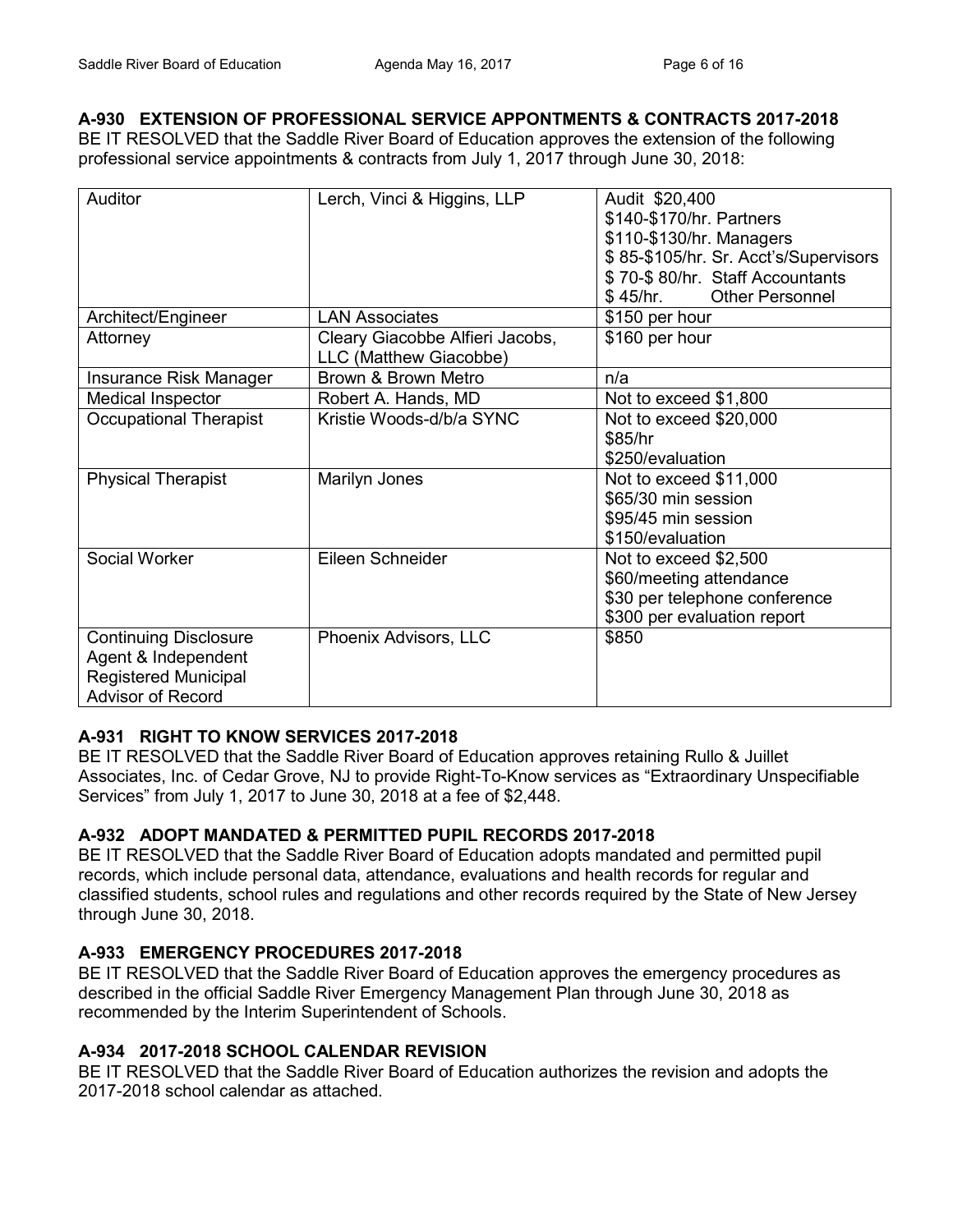# **A-935 ANTI-BULLYING BILL OF RIGHTS ACT SELF-ASSESSMENT 2016-2017**

BE IT RESOLVED that the Saddle River Board of Education approves for submission, the Anti-bullying Bill of Rights Act Self-Assessment for the 2016-2017 school year.

## **A-936 FACILITIES USE – SADDLE RIVER POLICE DEPARTMENT**

BE IT RESOLVED that the Saddle River Board of Education approves the Use of Facilities for the Saddle River Police Department with day(s) in late June to be determined.

## **A-937 1 st READING – POLICIES**

BE IT RESOLVED that the Saddle River Board of Education approves the 1st reading of the following policies:

| 1330    | Use of School Facilities                                          |
|---------|-------------------------------------------------------------------|
| 3100    | <b>Budget Planning, Preparation and Adoption</b>                  |
| 3510    | Operation and Maintenance of Plant                                |
| 3515    | <b>Smoking Prohibition</b>                                        |
| 3542.1  | <b>Wellness and Nutrition</b>                                     |
| 4112.2  | Certification                                                     |
|         | 4112.4/4212.4 Employee Health                                     |
|         | 4112.6/4212.6 Personnel Records                                   |
| 5111    | Admission                                                         |
| 5118.2  | Foster Care and Educational Stability (New Policy)                |
| 5119    | <b>Transfers</b>                                                  |
| 5131    | Conduct/Discipline                                                |
| 5131.5  | Vandalism/Violence                                                |
| 5134    | <b>Married/Pregnant Pupils</b>                                    |
| 5141    | Health                                                            |
| 5141.3  | <b>Health Exams &amp; Immunizations</b>                           |
| 5141.4  | Missing, Abused and Neglected Children                            |
| 6010    | Goals and Objectives                                              |
| 6114    | <b>Emergencies and Disaster Preparedness</b>                      |
| 6140    | <b>Curriculum Adoption</b>                                        |
| 6141    | Curriculum Design/Development                                     |
| 6142    | <b>Subject Fields</b>                                             |
| 6142.4  | <b>Physical Education and Health</b>                              |
| 6142.10 | Internet Safety and Technology                                    |
| 6145    | <b>Extracurricular Activities</b>                                 |
|         | 6145.1/6145.2 Intramural Competition; Interscholastic Competition |
| 6162.5  | Research                                                          |
| 6163.1  | Media Center/Library                                              |
| 6164.4  | <b>Child Study Team</b>                                           |
| 6171    | <b>Special Instructional Programs</b>                             |
| 6171.5  | Independent Education Evaluations (Regulations only)              |
| 6173    | Home Instruction                                                  |

**A-938 MEMORANDUM OF AGREEMENT - NORTHERN HIGHLANDS REGIONAL HIGH SCHOOL**

BE IT RESOLVED that the Saddle River Board of Education approves the Send/Receive Memorandum of Agreement between Saddle River Board of Education and Northern Highlands Regional High School from 2018-2019 school year to 2027-2028 school year.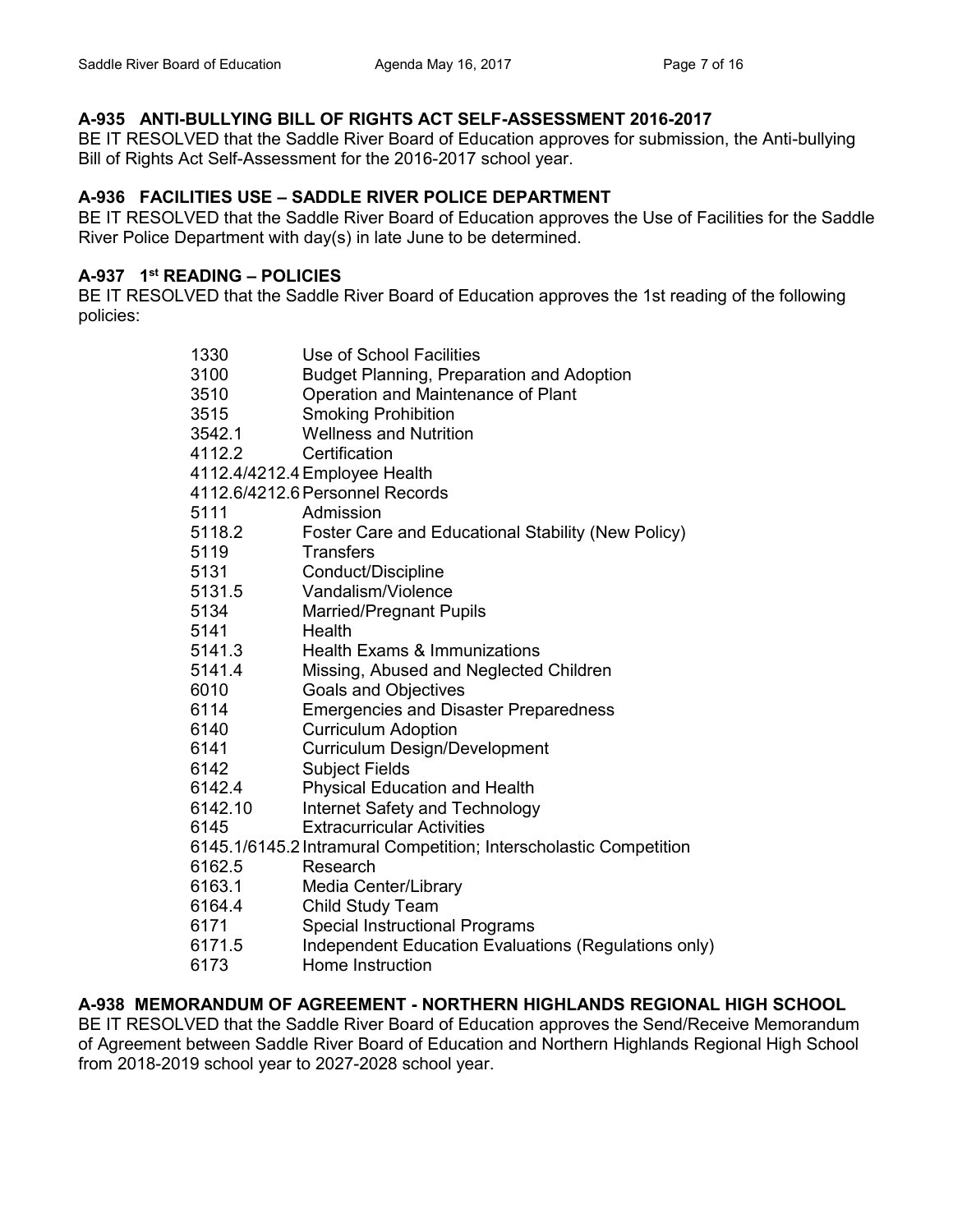## **A-939 ASBESTOS MANAGEMENT SERVICES 2017-2018**

BE IT RESOLVED that the Saddle River Board of Education approves retaining Whitman of Cranbury, NJ to provide asbestos management services (AHERA) as "Extraordinary Unspecifiable Services" from July 1, 2017 to June 30, 2018 at a fee of \$900.

### **A-940 ACCEPTANCE OF PLAQUE – CUPOLA DONATIONS**

BE IT RESOLVED that the Saddle River Board of Education accepts the donation of a plaque memorializing donors to the cupola project from the Home and School Association, location to be determined.

### ALL ADMINISTRATION MOTIONS BUNDLED FOR SINGLE VOTE:

Motion: Second: Comments:

Roll Call Vote: JC: PE: JL: TV: TW: TW: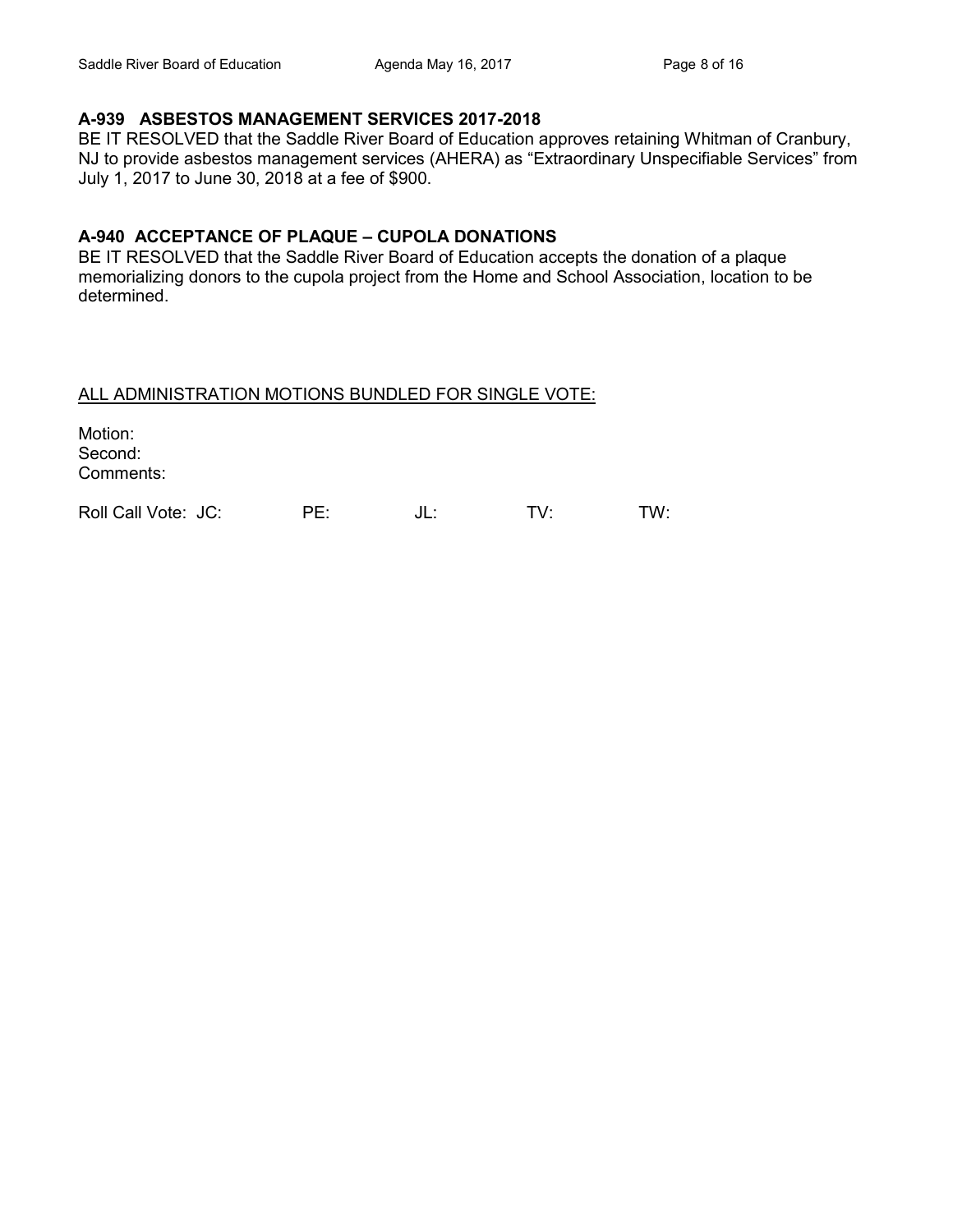# **HUMAN RESOURCES**

## **COMMITTEE REPORTS**

### 1. Superintendent Search

### **HR-1279 STAFFING ASSIGNMENTS 2017-2018**

BE IT RESOLVED that, upon recommendation of the Interim Superintendent the Saddle River Board of Education approves the re-appointment and contracts of the Saddle River School District staff for the 2017-2018 school year as per attached list.

## **HR-1280 ED CEBULSKI – ANNUAL STIPEND 2017-2018**

BE IT RESOLVED that, upon recommendation of the Interim Superintendent the Saddle River Board of Education approves the annual stipend of \$500 to Ed Cebulski for use of his personal truck for school related business during the 2017-2018 school year.

### **HR-1281 SUMMER EMPLOYMENT 2017**

BE IT RESOLVED that, upon recommendation of the Interim Superintendent the Saddle River Board of Education approves the following staff members for summer employment:

| <b>Staff Member</b> | Description of<br>Work               | Length of Service                                 | <b>Purpose of Work</b>               | Pay Rate                       |
|---------------------|--------------------------------------|---------------------------------------------------|--------------------------------------|--------------------------------|
| Cooper, Jill        | Speech Therapy                       | Up to 5 days                                      | Speech Therapy<br>services as needed | <b>Compensatory Time</b>       |
| Knopf, June         | <b>CST Secretary</b>                 | Up to 10 days                                     | Summer secretarial<br>work           | <b>Compensatory Time</b>       |
| Murphy, Jody        | Superintendent's<br>Secretary        | Up to 10 days                                     | Summer secretarial<br>work           | <b>Compensatory Time</b>       |
| Squeo, Virginia     | 1:1 Special<br><b>Education Aide</b> | Up to 18 days<br>8:30 am - 1:30 pm<br>7/5-28/2017 | <b>ESY Program</b>                   | @ her 2017-2018<br>hourly rate |

## **HR-1282 HORACE CHAMBERS – LEAVE OF ABSENCE**

BE IT RESOLVED that upon the recommendation of the Interim Superintendent the Saddle River Board of Education approves a paid FMLA leave of absence for Horace Chambers from April 28, 2017 to May 12, 2017,

## **HR-1283 HEALTH BENEFITS REDUCTION**

BE IT RESOLVED that upon the recommendation of the Interim Superintendent the Saddle River Board of Education approves the health benefits reduction (from NJ Direct 10 #050 to NJ Direct 2035 #056) for custodians, non-confidential secretaries and teacher aides effective January 1, 2018.

## **HR-1284 HIRE SUBSTITUTE TEACHER/SUBSTITUTE TEACHER AIDE 2016-2017**

BE IT RESOLVED that, upon recommendation of the Interim Superintendent the Saddle River Board of Education approves the hiring of the following individual as substitute teacher/substitute teacher aide for the 2016-2017 school year:

• Madalyn Messina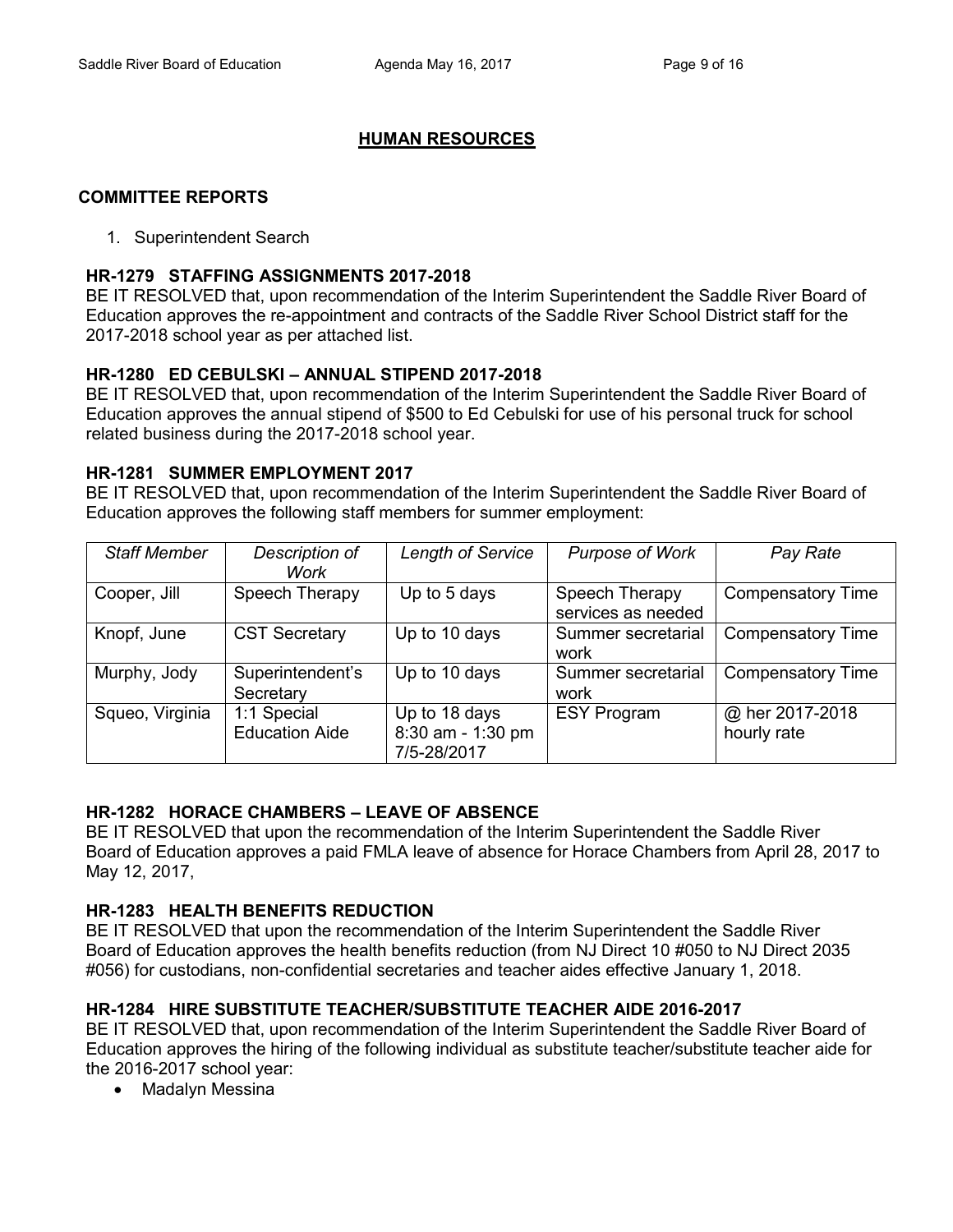# **HR-1285 INTERIM SUPERINTENDENT'S ATTAINMENT OF GOALS 2016-2017**

WHEREAS, on or about October 18, 2016, the Saddle River Board of Education (hereinafter referred to as the "Board") approved merit action plans for the Interim Superintendent for the 2016-2017 school year consisting of two (2) qualitative merit criteria and three (3) quantitative merit criteria and submitted same to the Interim Executive County Superintendent for approval in accordance with N.J.A.C. 6A:23A-3.1(e) 10-11 (hereinafter referred to as "Merit Bonus Goals"), and

WHEREAS, on or about December 5, 2016, the Interim Executive County Superintendent approved said Merit Goals, thereby authorizing the Board to evaluate and award merit bonus increases to the Interim Superintendent upon achievement of each objective; and

WHEREAS, the Board has evaluated the Superintendent's performance and determined that he achieved Goal #1, requiring the Interim superintendent to create a parent education program designed to help build a closer homeschool partnership by conducting a minimum of three parent roundtable meetings related to curriculum and instruction, thereby entitling him to a quantitative merit bonus of 3.3% of his annual salary in the amount of \$4,125; and

WHEREAS, the Board has evaluated the Superintendent's performance and determined that he achieved Goal #2, requiring the Interim Superintendent to enhance communication with the Board of Education by providing weekly updates to the members related to curriculum and instruction, student achievement and recognition, community outreach programs, student activities and district initiatives, thereby entitling him to a quantitative merit bonus of 3.3% of his annual salary in the amount of \$4,125; and

WHEREAS, the Board has evaluated the Superintendent's performance and determined that he achieved Goal #3, requiring the Interim Superintendent to enhance the use of data by instructional staff members by conducting a minimum of three (3) staff data training sessions designed to disaggregate PARCC (Grades 3-5), TerraNova (Grades K-2) and district formative assessment data in an effort to identify areas of student deficiency, related curriculum revision and teacher professional development for the purpose of creating a plan of instruction for students, thereby entitling him to a quantitative merit bonus of 3.3% of his annual salary in the amount of \$4,125; and

WHEREAS, the Board has evaluated the Superintendent's performance and determined that he achieved Goal #4, of implementing a district (K-5) Science, Technology, Engineering and Math (STEM) program utilizing technology and enrichment instructors in conjunction with regular education teachers, and paralleled with the development of a STEM laboratory and the implementation of Next Generation Science Standards (NGSS) in grades K-5., thereby entitling him, to a qualitative merit bonus of 2.5% of his annual salary in the amount of \$3,125; and

WHEREAS, the Board has evaluated the Superintendent's performance and determined that he achieved Goal #5, requiring the Interim Superintendent to conduct a district re-registration program for all tuition based students (those attending Ramsey, Northern Highlands Regional High School or out-of-district placed students) residing in Saddle River. The process will include mailing instructions, dates/times and directions for complying with the requirement to confirm residency, thereby entitling him, to a qualitative merit bonus of 2.5% of his annual salary in the amount of \$3,125; and

NOW, THEREFORE BE IT RESOLVED that the Board hereby approves the aforementioned merit bonus for the 2016- 2017 school year, subject to approval by the Interim Executive County Superintendent, and that the quantitative and qualitative merit criteria for each of the Board assessed objectives have been satisfied for the payment of such merit bonus.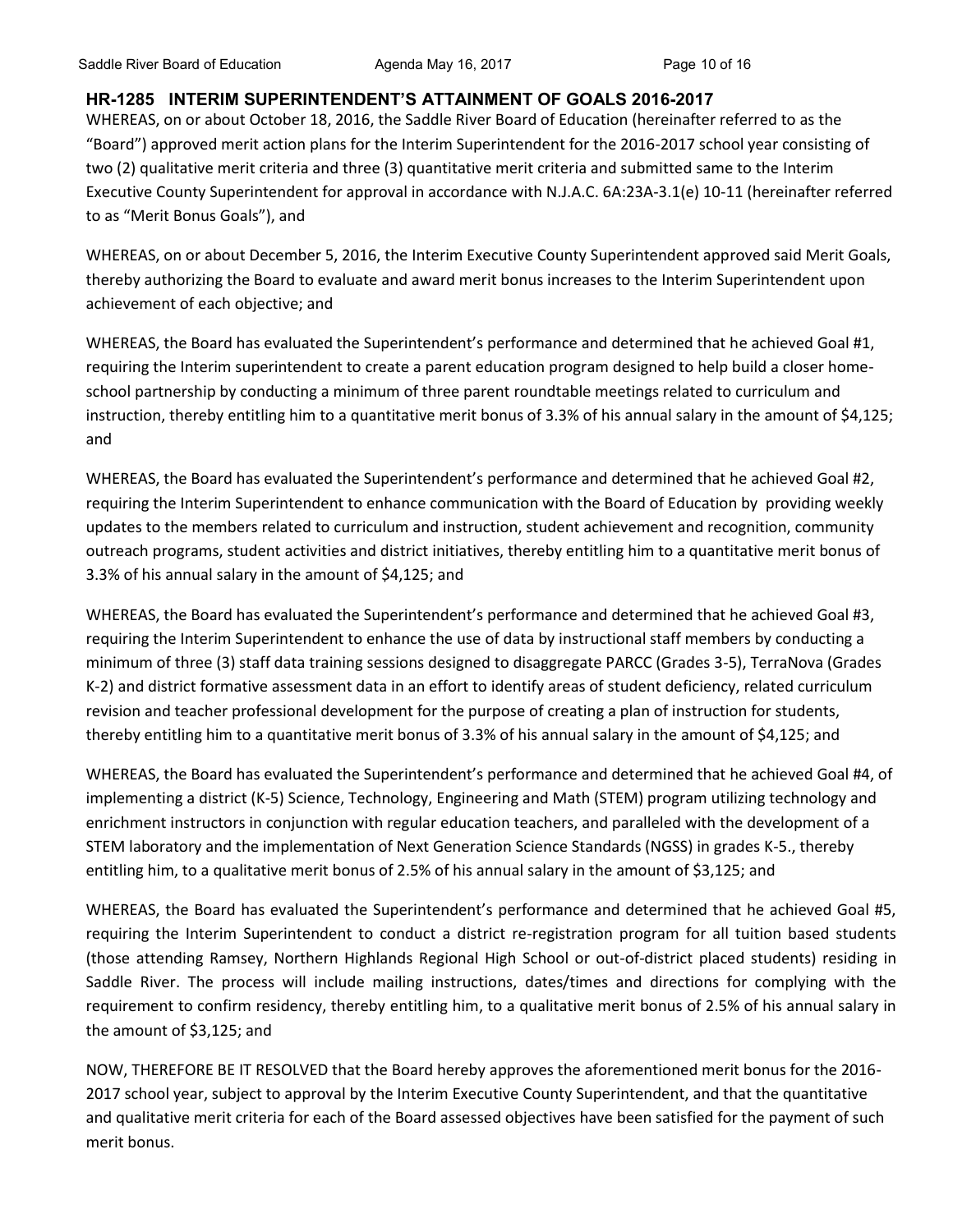### **HR-1286 LOUIS DeLISIO – INTERIM SUPERINTENDENT/PRINCIPAL 2017-2018**

BE IT RESOLVED that, the Saddle River Board of Education approves the re-employment of Louis J. DeLisio as Interim Superintendent/Principal for the period July 1, 2017 through June 30, 2018.

ALL HUMAN RESOURCES MOTIONS BUNDLED FOR SINGLE VOTE: Motion: Second: Comments:

Roll Call Vote: JC: PE: JL: TV: TW: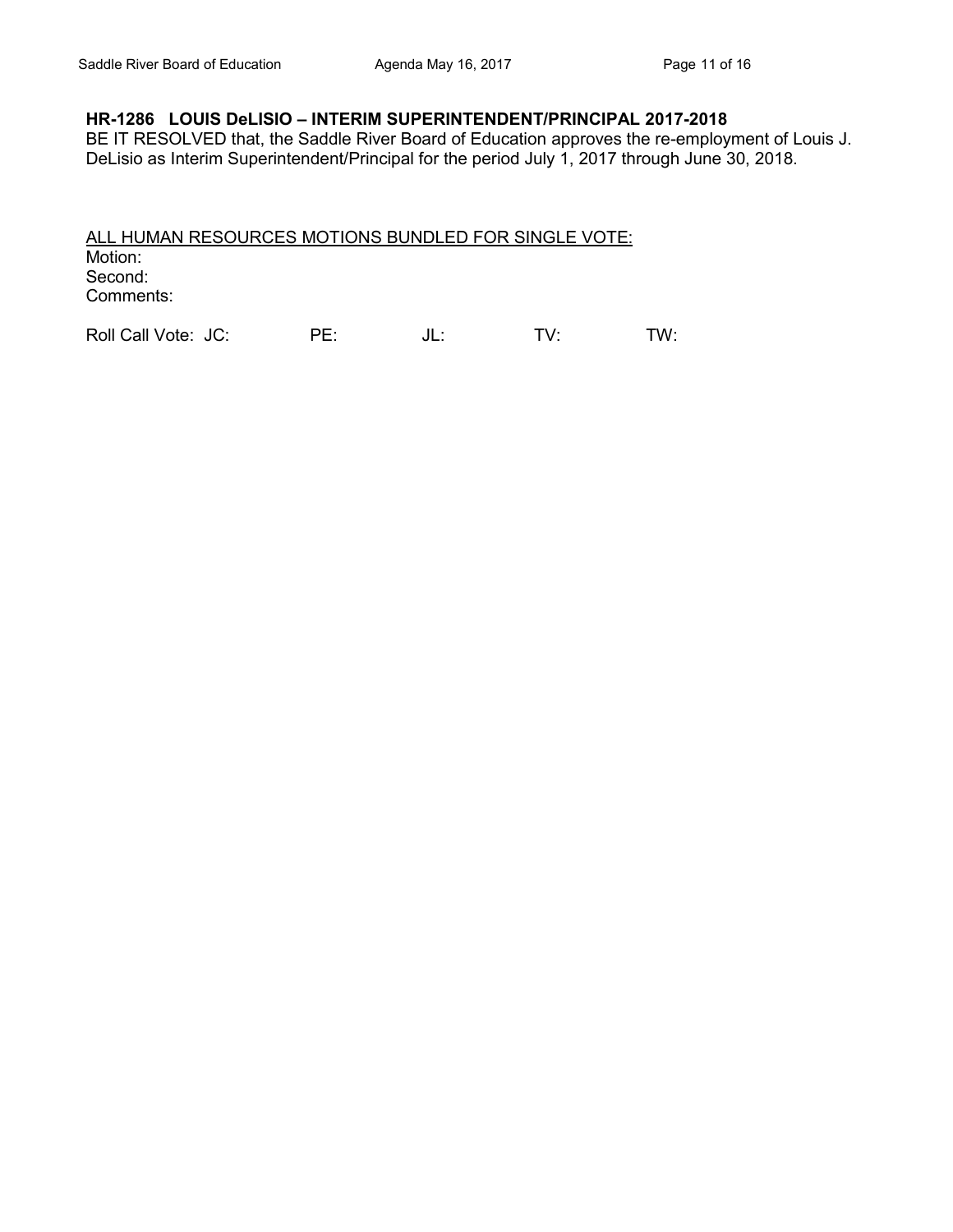## **EDUCATION**

## **COMMITTEE REPORTS**

- 1. Technology Committee
- 2. Curriculum Committee
- 3. Wandell School Recreation Committee
- 4. Health, Well-being, Safety and Transportation Committee

# **E-881 NEUROPSYCHOLOGICAL EVALUATION**

BE IT RESOLVED, that the Saddle River Board of Education approves a neuropsychological evaluation for Special Education Student #A0012 to be performed by Dr. Anne Farrar-Anton at a cost not to exceed \$3,600 (parents submitting insurance with the district paying the remaining balance).

## **E-882 INTERPRETING SERVICES**

BE IT RESOLVED, that the Saddle River Board of Education approves interpreting services to be provided by Supreme Consultants, LLC as follows:

| Student      | Purpose                 | Amount |
|--------------|-------------------------|--------|
| #A0046       | <b>IEP Meeting</b>      | \$47   |
| Smith School | <b>Planning Meeting</b> | S47    |

# **E-883 SUMMER 2017 PROGRAM – SPECIAL EDUCATION**

BE IT RESOLVED, that the Saddle River Board of Education approves the payment of \$5,300 for ESY tuition for special education student #A0027 for 18 days of attendance at the Bleshman School from July 5-28, 2017 and 18 extra related services at a cost not to exceed \$1,500.

## **E-884 REGION V – SHARED SERVICES AGREEMENT 2017-2018**

BE IT RESOLVED, that the Saddle River Board of Education approves a shared services agreement including, but not limited to, CST evaluations at the rate of \$320 per evaluation, hourly student therapies and other student support services at the rate of \$70 per hour, non-public school services and other services as requested to be provided by Region V consultants on an as needed basis for the 2017-2018 school year. There is a 7% administrative fee for out of regional districts except in cases where administrative fees are established by a federal or state statute or regulation. Maximum approved for the 2017-2018 school year is set at \$39,280.

# **E-885 CHAPTER 192/193 SERVICES – BERGEN COUNTY SPECIAL SERVICES 2017-2018**

BE IT RESOLVED that the Saddle River Board of Education approves entering into a services agreement with the Bergen County Special Services School District to provide Chapter 192/193 nonpublic school services for the 2017-2018 school year.

## **E-886 FIELD TRIP DESTINATION – ADDITIONAL 2016-2017**

BE IT RESOLVED that the Saddle River Board of Education approves the additional field trip destination for the 2016-2017 school year as follows:

• The Maritime Aquarium, Norwalk, Connecticut

#### ALL EDUCATION MOTIONS BUNDLED FOR SINGLE VOTE: Motion: Second: Comments:

| Roll Call Vote: JC: | JL. | TV. | TW: |
|---------------------|-----|-----|-----|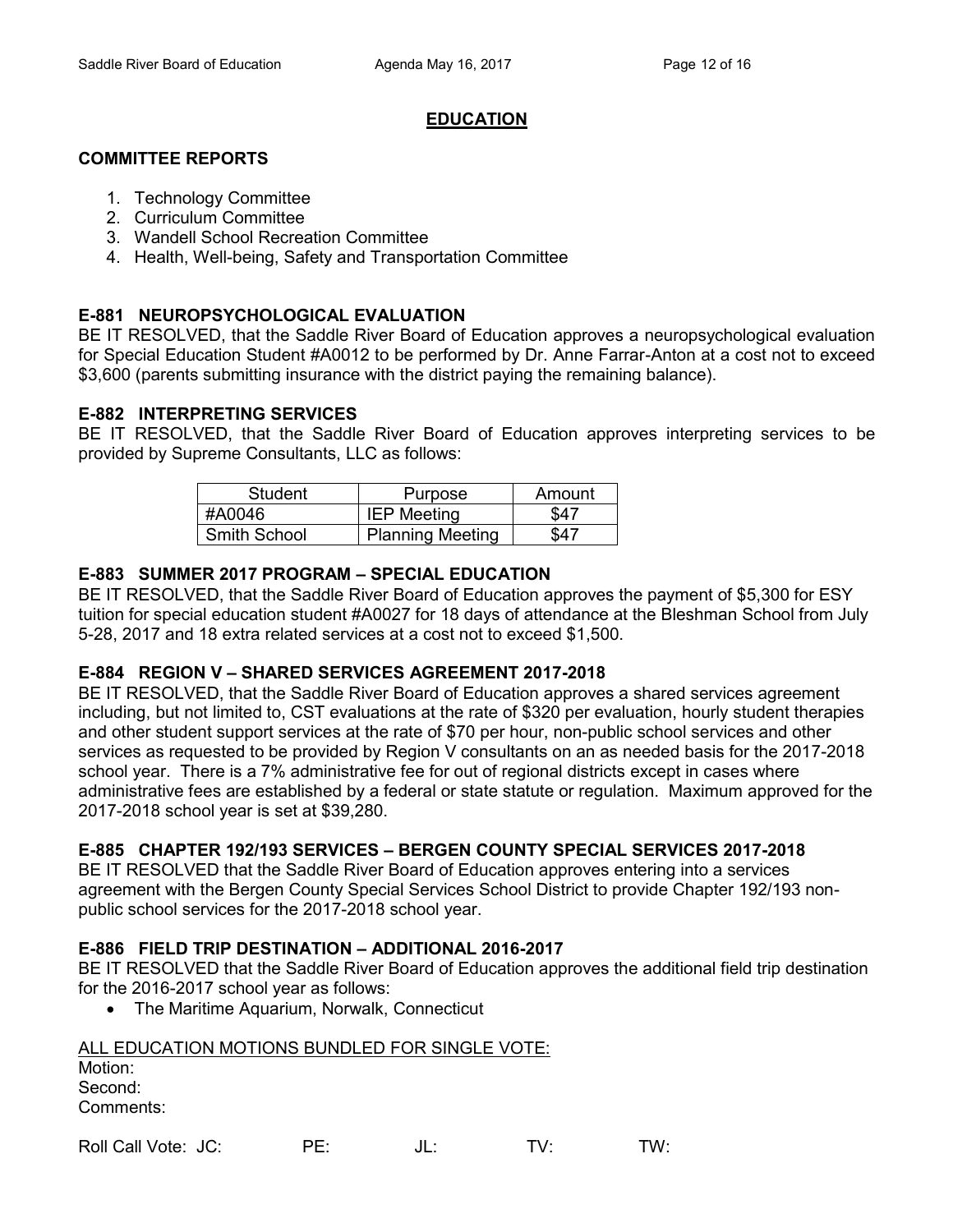#### **FINANCE**

## **COMMITTEE REPORTS**

- 1. Finance/Budget Committee
- 2. Renovation Committee

#### **F-2530 PAYMENT OF BILLS – MAY 2017**

BE IT RESOLVED that the payment of bills as per the attached May 2017 Bills and Claims lists be approved.

#### **F-2531 APPROPRIATION TRANSFERS – APRIL 2017**

BE IT RESOLVED that the appropriation transfers for the month of April 2017 be approved as follows:

| Account #                          |                                          |                         | From        |                | $\underline{\operatorname{To}}$ |
|------------------------------------|------------------------------------------|-------------------------|-------------|----------------|---------------------------------|
| 11-000-219-592-40 Child Study Team |                                          | \$                      | 122.00      |                |                                 |
| 11-000-219-600-40 Child Study Team |                                          |                         |             | $\mathbb S$    | 122.00                          |
| 11-000-219-800-40 Child Study Team |                                          | \$                      | 4.00        |                |                                 |
| 11-000-219-600-40 Child Study Team |                                          |                         |             | \$             | 4.00                            |
|                                    | 11-000-230-530-42 General Admin Services | \$                      | 61.00       |                |                                 |
|                                    | 11-000-230-585-42 General Admin Services | $\overline{\mathbb{S}}$ | 555.00      |                |                                 |
|                                    | 11-000-230-590-42 General Admin Services |                         |             | \$             | 616.00                          |
|                                    | 11-000-240-800-19 School Administration  | \$                      | 30.00       |                |                                 |
|                                    | 11-000-240-600-19 School Administration  |                         |             | \$             | 30.00                           |
|                                    | 11-000-240-800-19 School Administration  | \$                      | 131.00      |                |                                 |
|                                    | 11-000-240-600-19 School Administration  |                         |             | \$             | 131.00                          |
| 11-000-251-600-48 Central Services |                                          | \$                      | 0.13        |                |                                 |
| 11-000-251-580-48 Central Services |                                          |                         |             | \$             | 0.13                            |
| 11-000-251-592-48 Central Services |                                          | \$                      | 35.00       |                |                                 |
| 11-000-251-580-48 Central Services |                                          |                         |             | \$             | 35.00                           |
|                                    | 11-000-261-420-44 Required Maintenance   | \$                      | 276.00      |                |                                 |
|                                    | 11-000-261-421-44 Required Maintenance   |                         |             | $\mathfrak{S}$ | 276.00                          |
| 11-105-100-101-01 Pre K Salaries   |                                          | \$                      | 230.00      |                |                                 |
| 11-105-100-101-21 Pre K Salaries   |                                          |                         |             | \$             | 230.00                          |
| 11-190-100-610-01 Regular Programs |                                          | \$                      | 784.00      |                |                                 |
| 11-150-100-300-12 Regular Programs |                                          |                         |             | \$             | 784.00                          |
| 20-060-100-590-16 Wandell Rec      |                                          | \$                      | 359.00      |                |                                 |
| 20-060-291-220-00 Wandell Rec      |                                          |                         |             | \$             | 359.00                          |
| 20-060-100-590-16 Wandell Rec      |                                          | \$                      | 4,700.00    |                |                                 |
| 20-060-100-101-00 Wandell Rec      |                                          |                         |             | \$             | 4,700.00                        |
| 20-060-213-732-00 Wandell Rec      |                                          | \$                      | 2,760.00    |                |                                 |
| 20-070-213-732-00 HSA              |                                          |                         |             |                | \$2,760.00                      |
| <b>Totals</b>                      |                                          |                         | \$10,047.13 |                | \$10,047.13                     |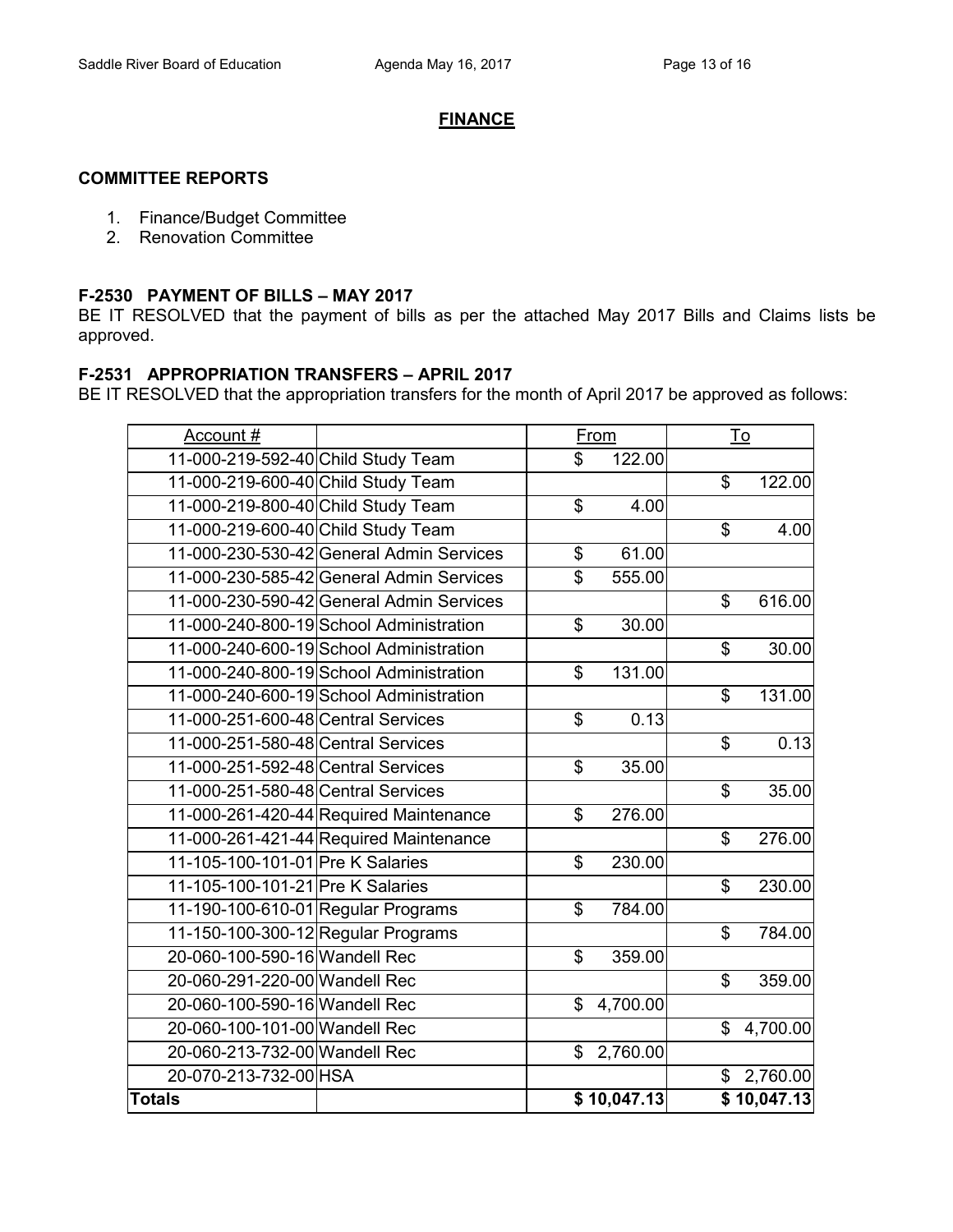## **F-2532 LINE ITEM CERTIFICATION**

BE IT RESOLVED that in compliance with NJAC 6:20-2A-10(e) that the Board of Education certifies that no major account or fund has been over-expended and that as of this report, sufficient funds are available to meet the District's financial obligations for the remainder of the fiscal year.

## **F-2533 BOARD SECRETARY REPORT – APRIL 2017**

BE IT RESOLVED that the attached Board Secretary Report for the month of April 2017 be approved.

## **F-2534 TREASURER REPORT –APRIL 2017**

BE IT RESOLVED that the attached Report of the Treasurer for the month of April 2017 be approved.

## **F-2535 AGREEMENT–TREASURER'S & BOARD SECRETARY'S REPORTS – APRIL 2017**

BE IT RESOLVED that the Saddle River Board of Education states that the Report of the Treasurer of School Moneys and the Report of the Secretary of the Board of Education for the month of April 2017 is in agreement and on file in the Board Secretary's Office.

## **F-2536 MAINTAINING BANK ACCOUNTS 2017-2018**

BE IT RESOLVED that the Saddle River Board of Education authorizes the following Board of Education accounts to be maintained at TD Bank through June 30, 2018 with the authorized signatures for issuing warrants as set forth below:

| <b>Number</b> | <b>Name</b>                    | <b>Signatories</b>                                                                                          | # Signatures Rq'd |
|---------------|--------------------------------|-------------------------------------------------------------------------------------------------------------|-------------------|
| 4308903924    | <b>Current Account</b>         | President or<br><b>Board Member Designee</b><br><b>Treasurer of School Monies</b><br><b>Board Secretary</b> | 3                 |
| 4308903932    | <b>Payroll Account</b>         | <b>Treasurer of School Monies</b>                                                                           | 1                 |
| 4308903940    | <b>Payroll Agency Account</b>  | <b>Treasurer of School Monies</b>                                                                           | 1                 |
| 4308903982    | <b>Unemployment Fund</b>       | President or<br><b>Board Member Designee</b><br><b>Treasurer of School Monies</b><br><b>Board Secretary</b> | $\overline{2}$    |
|               | 4308903974 FSA Account         | President or<br><b>Board Member Designee</b><br><b>Treasurer of School Monies</b><br><b>Board Secretary</b> | $\overline{2}$    |
| 4308903958    | <b>Capital Reserve Account</b> | President or<br><b>Board Member Designee</b><br><b>Treasurer of School Monies</b><br><b>Board Secretary</b> | 3                 |
| 4308903966    | Cafeteria Account              | President or<br><b>Board Member Designee</b><br><b>Treasurer of School Monies</b><br><b>Board Secretary</b> | $\overline{2}$    |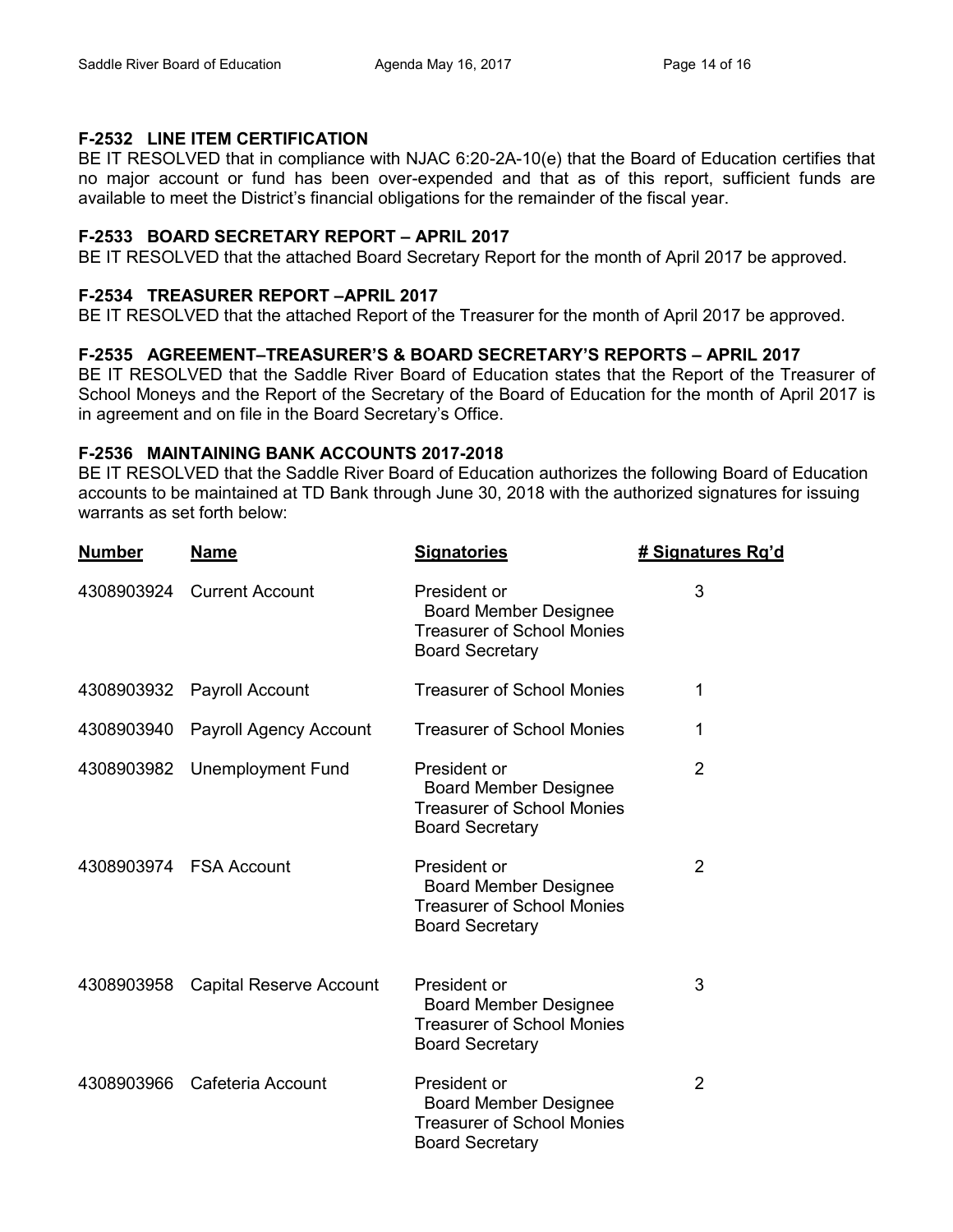| <b>Number</b> | <b>Name</b>                                      | <b>Signatories</b>                                                                       | # Signatures Rg'd |
|---------------|--------------------------------------------------|------------------------------------------------------------------------------------------|-------------------|
| 4308903990    | <b>Wandell School</b><br><b>Student Activity</b> | President or<br><b>Board Member Designee</b><br>Superintendent<br><b>Board Secretary</b> |                   |

### **F-2537 PETTY CASH FUND 2017-2018**

BE IT RESOLVED that the Saddle River Board of Education approves the establishment of a petty cash fund through June 30, 2018 in the amount of \$300.00 with no single disbursement from the fund being in excess of \$50.00.

## **F-2538 INVESTMENT DECISIONS 2017-2018**

BE IT RESOLVED that the Saddle River Board of Education authorizes the Business Administrator to make investment decisions through June 30, 2018 in accordance with N.J.S.A. 18A:20-37 through 39, through the following depositories:

> New Jersey Cash Management Fund TD Bank, N.A.

and to authorize the following Board of Education account to be maintained through June 30, 2018 at The State of New Jersey Cash Management Fund (custodian: State Street Bank and Trust Company) with the authorized signatures for issuing warrants as set forth below:

| Number        | Signatories                                                                                       |
|---------------|---------------------------------------------------------------------------------------------------|
| 117-10626-171 | President or Board Member Designee<br><b>Treasurer of School Monies</b><br><b>Board Secretary</b> |

#### **F-2539 HORIZON DENTAL RENEWAL 2017-2018**

BE IT RESOLVED to approve the dental program renewal for the 2017-2018 school year at a rate increase of 3% over the 2016-2017 school year.

#### **F-2540 COOPERATIVE BID PROGRAM – EDUCATIONAL DATA SERVICES, INC. 2017-2018**

BE IT RESOLVED to approve the continuation of the Saddle River School District's participation in a cooperative bid program with Educational Data Services, Inc. for the 2017-2018 school year for a fee of \$1,938.

## **F-2541 ASBURY PARK BOARD OF EDUCATION ITC 2017-2018**

BE IT RESOLVED to approve the continuation of a participation agreement with the Asbury Park Board of Education (Information Technology Center) for the provision of payroll and budgetary services for the 2017-2018 school year at a cost of \$13,572.

## **F-2542 AGREEMENT RAMSEY SCHOOL DISTRICT - TECHNOLOGY SERVICES 2017-2018**

BE IT RESOLVED that the Saddle River Board of Education approves the continuation of the provision of technology services with the Ramsey School District for the 2017-2018 school year.